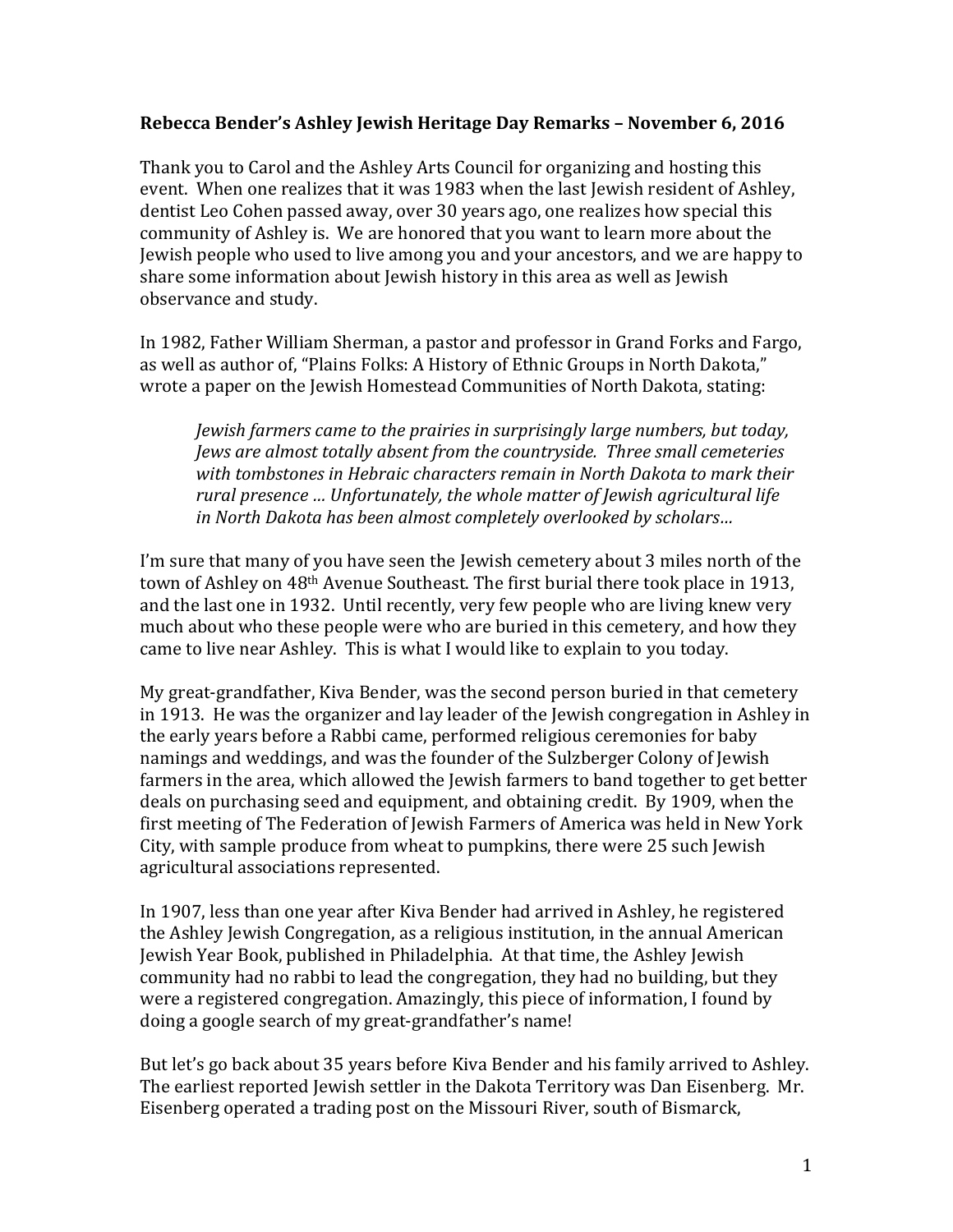beginning in 1869. His first store was opposite Fort Lincoln, on what was called The Point. There were at least 50 Jewish agricultural settlements or colonies in 23 North Dakota counties prior to the Jewish homesteaders settling in the Ashley, ND area around 1905. There were also a number of agricultural settlements of Jews in South Dakota, as well.

I am limiting my speech to a discussion of those Jews who came to the Dakotas, and the Ashley area specifically, in the  $2<sup>nd</sup>$  big immigration boom to the area, in the late 1800s and early 1900s, along with 250,000 other immigrants of various backgrounds.

Over one hundred years ago, beginning in 1905, Jewish immigrants from Russia and Romania arrived in this second immigration wave to North Dakota -- escaping pogroms – organized massacres of Jews - and fulfilling their dreams to farm their own land, a right not afforded them in their native countries. McIntosh County, North Dakota, including the cities of Ashley and Wishek, provided a home to the largest agricultural settlement of Jewish homesteaders in North Dakota. North Dakota had the fourth largest number of Jewish homesteaders of any state, from 1906 – 1915, only behind New York, New Jersey and Connecticut. During this time period there were over 1200 Jewish farmers and their families, on over 250 homesteads in North Dakota.

Specifically talking about the Ashley/Wishek area - there were around 80 homesteads of Jewish families and about 400 people living on the land in 1907. This was the largest agricultural settlement of Jewish people in not only North Dakota, but also more than in South Dakota or Montana.

Prior to my beginning the several years of research in order to attempt to nominate the Jewish cemetery property to be listed on the National Register of Historic places, I had learned from family stories told by my Grandfather Joe Bender, and my Dad, Keva/Kenneth Bender, as to why *my* ancestors left Russia.

I knew that both of my Grandfather Joe Bender's brothers were killed in czar endorsed pogroms, organized massacres of Jews in Odessa, Russia in 1905, aided by the Czar's secret police, the Okhrana and the Cossacks. This was the final straw for my Great Grandparents Kiva and Rebecca Bendersky to want to leave Russia. My Grandfather was the last living boy in the Bendersky family, and his parents didn't want the family line to be extinguished. But until my research, I hadn't known of other Russian Jews' experiences. It was actually my son, Lincoln, here, who started asking me questions about the North Dakota Jewish homesteaders, when we relocated from Minnesota to Eureka in 2013.

I started with online research regarding homesteading in the Dakotas, generally. Then I reviewed reports of the Jewish Agricultural Society, Ashley Tribune newspapers clippings on microfiche and from Ashley historian Leona Neu, treatises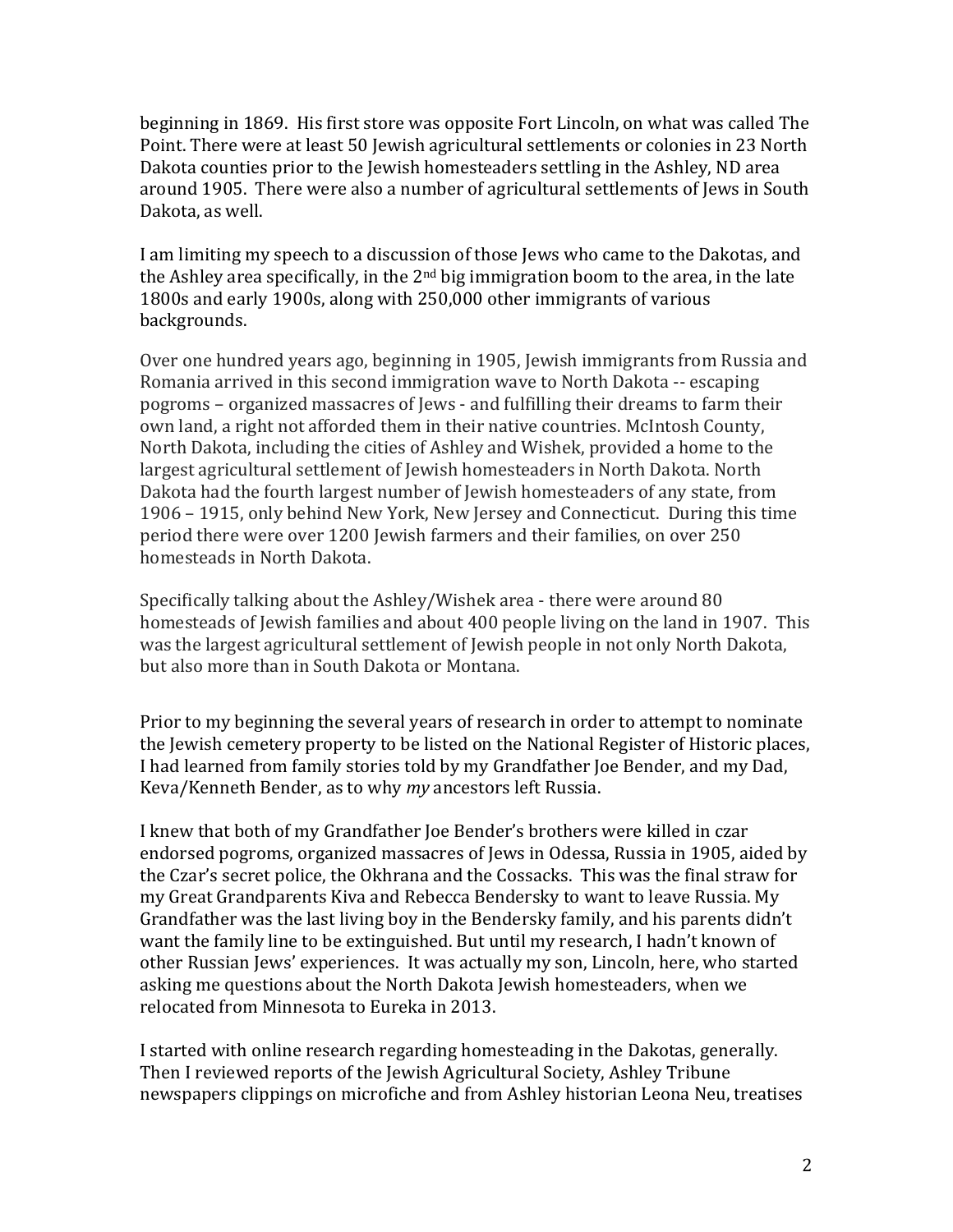by Father William Sherman and others, homestead patent records, marriage records, census records, and files gathered by Frances Wold (Regan, North Dakota Town Clerk, reporter and columnist). I also toured the McIntosh Heritage Museum with Delores Schneider and read family histories painstakingly compiled in the 1970s by the late Toba Geller of Fargo, who was planning a book on the Jews of North Dakota that she unfortunately was never able to complete. Lincoln and I spent hours listening to interviews of Jewish homesteaders by Alfred Thal, including my Grandpa Joe Bender's interview, at the Historical Society in Bismarck. I waded through boxes of documents and pictures in the archives at the University of Minnesota Upper Midwest Jewish Historical Society in Minneapolis. I reread my Dad, Kenneth Bender's book, "From the Prairies to the Beaches" and memories written down my grandfather, Joe Bender.

When examining land records at the McIntosh County Courthouse in Ashley, the Court Clerk Carol Fey, who I had just met, came over and said to me, "Excuse me. May I ask you … Do you have Jewish blood?" I said, "Yes," "My grandparents and great-grandparents were homesteaders in Ashley." Carol said, "I want to take you to see something during my lunch break that might be of interest to you, if you would like." "Sure, thank you," I responded.

When Carol was ready, we left the Courthouse and walked less than two blocks, into a nice residential neighborhood in Ashley. "This is my home," said Carol. "It used to be the Jewish synagogue. Would you like to come inside?" I was so surprised and took her up on her kind offer. The home had been remodeled extensively prior to Carol and her husband's purchasing the property. "Other than the foundation and walls, the only original part of the old church and synagogue is the sculptured tin ceiling," she said. I stood quietly in the building and tried to picture the Ashley Jewish community meeting and greeting each other, and then beginning the serious business of praying in this spot.

Carol left me alone for a moment. I closed my eyes and tried to hear the sounds of the Jewish morning prayers from long ago, in the silence, under the tin ceiling. It was an incredible experience for me, and one that would not have been possible without Carol's kindness. I felt this same kindness when I met with Leona Neu, who I was told is Ashley's resident historian, and she shared her Ashley Tribune clippings regarding the Jewish community with me as part of my research. And I was lucky enough to meet Delores Schneider, who took me on a wonderful tour of the McIntosh County Heritage Museum, as well.

Soon, all of the research started to fill in the pieces of the puzzle regarding the Jews of McIntosh County. It also served to answer most of the questions that I had, which I will share with you.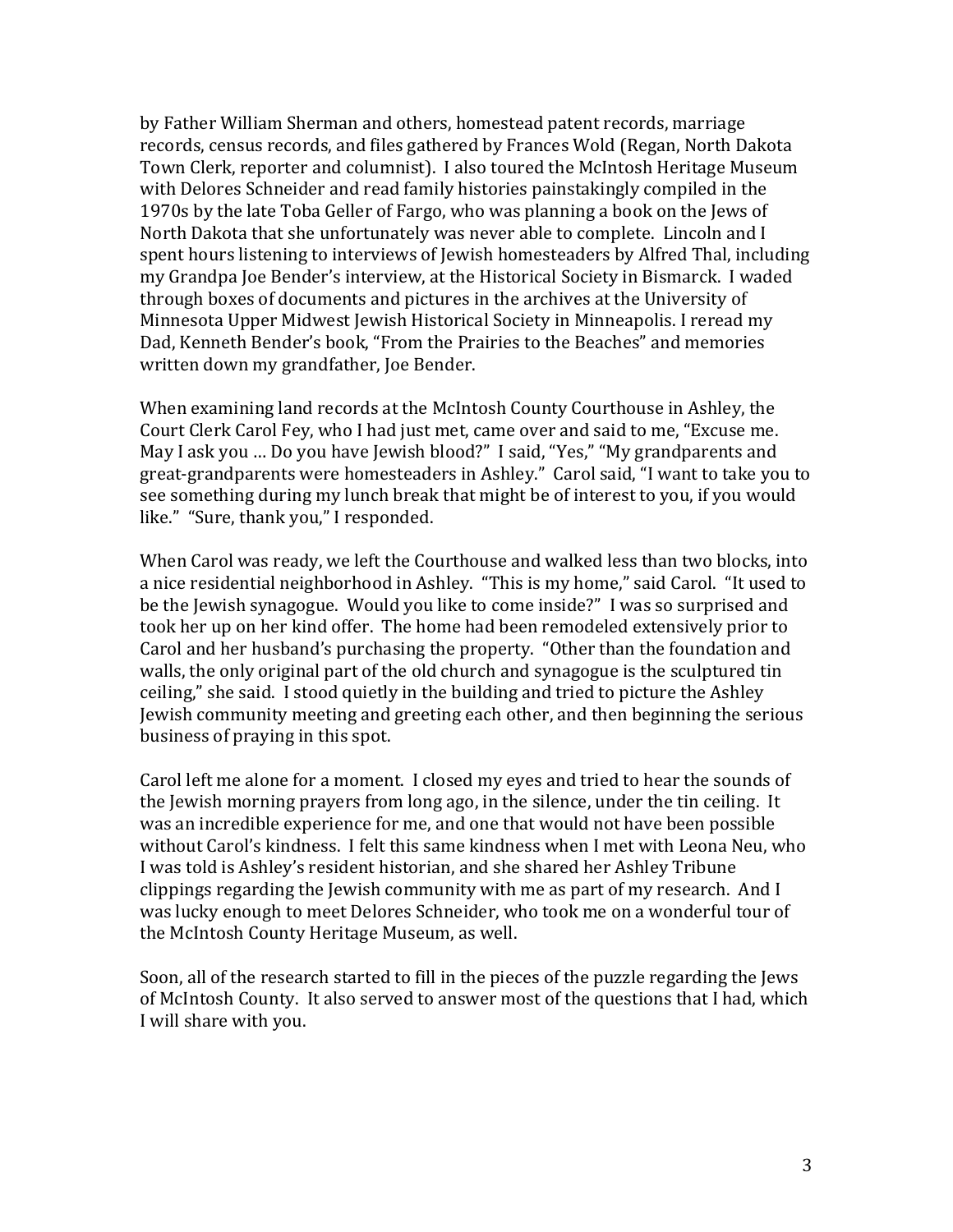**Were there commonalities in why Jewish immigrants left Eastern Europe and came to the US and to the Dakotas to farm on homesteaded land?**

*Simply, yes ‐ Through my research, I learned about the May Laws, passed in Russia in 1881. Czar Alexander II was assassinated in 1881, and all Jews were falsely blamed for this event. His son, Czar Alexander III passed these laws, which among other things prohibited Jews from owning land or farming. Jews were also restricted from living outside of an area called the Pale of Settlement. Jews could not freely travel beyond the Pale to other areas. Jewish artisans could not work outside the Pale. Jews were excluded from participating in the Zemstvos , local governing bodies, Jews were restricted from attending Russian schools, and were straddled with very harsh taxes. Jewish boys were conscripted into the Russian arm for a period of 16 years. But it was the pogroms that resulted in the killing and injury of innocent Jewish men, women and children, which caused the mass exodus from Russia.*

*Along with these worsening conditions for Russian Jews, there were a number of back to the land movements, which provided hope to the Russian Jews. Am Olam, which means Eternal People, had as its goal to help Jews escape the conditions in Russia, to move to the US and to become farmers. The Homestead Act of 1862, signed by President Lincoln, offering 160 acres of free land to persons over 21 or heads of family, and came at just the right time, as conditions in Eastern Europe were worsening for the Jews. Jewish charitable organizations, as well as relatives of the Russian Jews who had already immigrated to the US, provided funds to the lucky ones, to get them out, and to take advantage of this amazing offer for free land.* 

# *WHAT MADE NORTH DAKOTA SO ATTRACTIVE TO THE JEWISH HOMESTEADERS YOU MAY ASK*

*Homestead land in other areas of the country was gone or nearly gone by 1905. But in North Dakota, called the Great Northwest or called the Garden of Eden by the railroad companies, the land had not been homesteaded that quickly. Some of the reasons for this were the ongoing Civil War, reports of Indian raids, the blizzards, droughts, prairie fires, grasshoppers, and lack of efficient transportation to many parts of the*  $T$ *erritory.* 

*Also, Jewish people had lived in the Dakotas since 1869, and had found it a friendly, welcoming place. The Jews came from the same area of Russia where the German Russian immigrants of the Dakotas came from. They were used to living near each other in the Pale of Settlement and treated each other with kindness and respect once they were both in America.*

*As many of you know, Eureka was called the Odessa of the North, as Jews and non‐Jews moving on to their homesteads, took the train to Eureka and then proceeded from there, sometimes on foot in ox cart trails, to find and claim land.*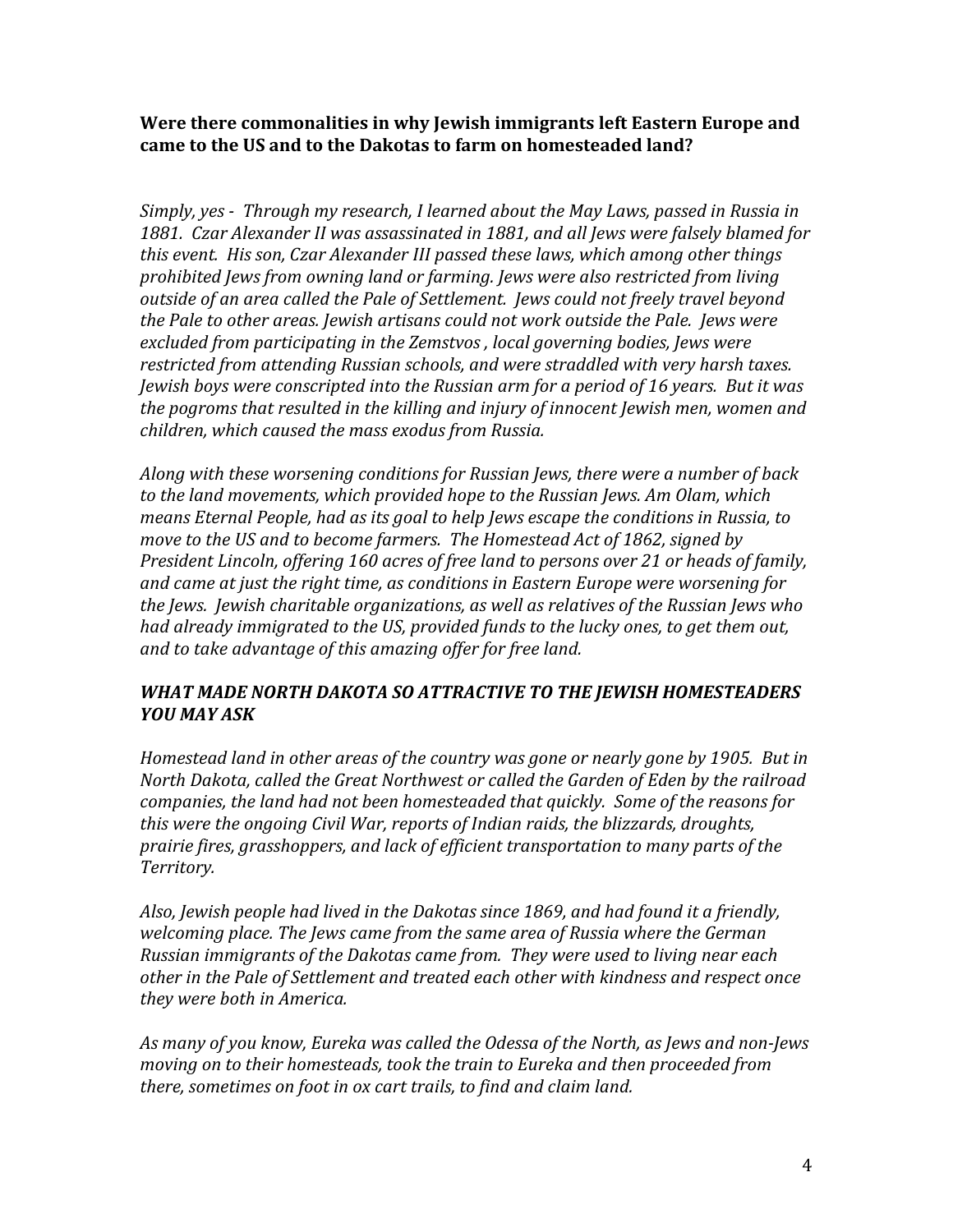# **WHAT WERE THE CHALLENGES THAT JEWISH SETTLERS IN THIS AREA FOUND IN ORDER TO CONTINUE THEIR FAITH**

*For important prayers, including prayers to honor the memories of the dead, Jewish people require a minyan, which just means 10 people praying together at the same place and the same time. Specifically, Jewish people believe that if the Mourners Kaddish or prayer is said on the anniversary of a loved one's death, he or she goes up higher to be closer to God. With the distances between homesteads, it was not always easy to get together 10 people to pray. I read one family history of a gentleman who said he was always happy if 11 showed up to participate in the minyan, as if one had to go outside to the bathroom, they would not have to wait for him to come back to continue their prayers.*

*Another challenge was having kosher meat available. The Bible prescribes certain types of animals which may be eaten, and some which may not be eaten. There is also interpretation by Rabbis over the years, as to how to humanely slaughter animals for food. Joe Bender told of trying to get kosher meat from Minneapolis or Grand Forks delivered on the train. By the time the meat would arrive, it was spoiled. So, one member of the Ashley Jewish community actually traveled to New York to get proper training in slaughtering. Also, a Rabbi who came to town later would help slaughter the animals. But by necessity, the rules regarding eating only kosher food were sometimes bent a bit, if it had been a tough growing season, and rabbit and pheasant were available.*

# *WHERE THE JEWISH FARMERS IN THIS AREA GENERALLY SUCCESSFUL? I HAD ASSUMED NOT, AS THEY HAD MOVED ON TO OTHER OCCUPATIONS. I FOUND OUT FROM MY RESEARCH THAT I WAS WRONG.*

*The McIntosh County land had been picked over before they arrived, so the Jewish farmers claims were almost all on very rocky land in the hills. Their German Russian neighbors called the area where the Jewish homesteaders settled as "Judenberg", the Jewish Hills. Despite their lack of experience and the land quality, the great majority of the Ashley/Wishek homesteaders purchased their land prior to the 5‐year waiting period required under the Homestead Act. They were able to do this by rotating crops, diversification of crops, buying and selling cream, and raising cows and chickens. They also lived frugally, like their neighbors ‐ living on potatoes when times were tough, because one could dig a hole, cover it with straw, and keep the potatoes there all winter. They also worked off their farms to make ends meet ‐ working in the engine room shoveling coal for the railroad, working on threshing crews, working to build roads.* 

*Their ability to make ends meet was only limited by their creativity ‐ once Joe Bender's sister and a cousin brought their cow, a stove and necessary ingredients to set up shop near a road building crew in an abandoned building. They made fresh bread for the men and served them milk, making some nice money to bring back home.*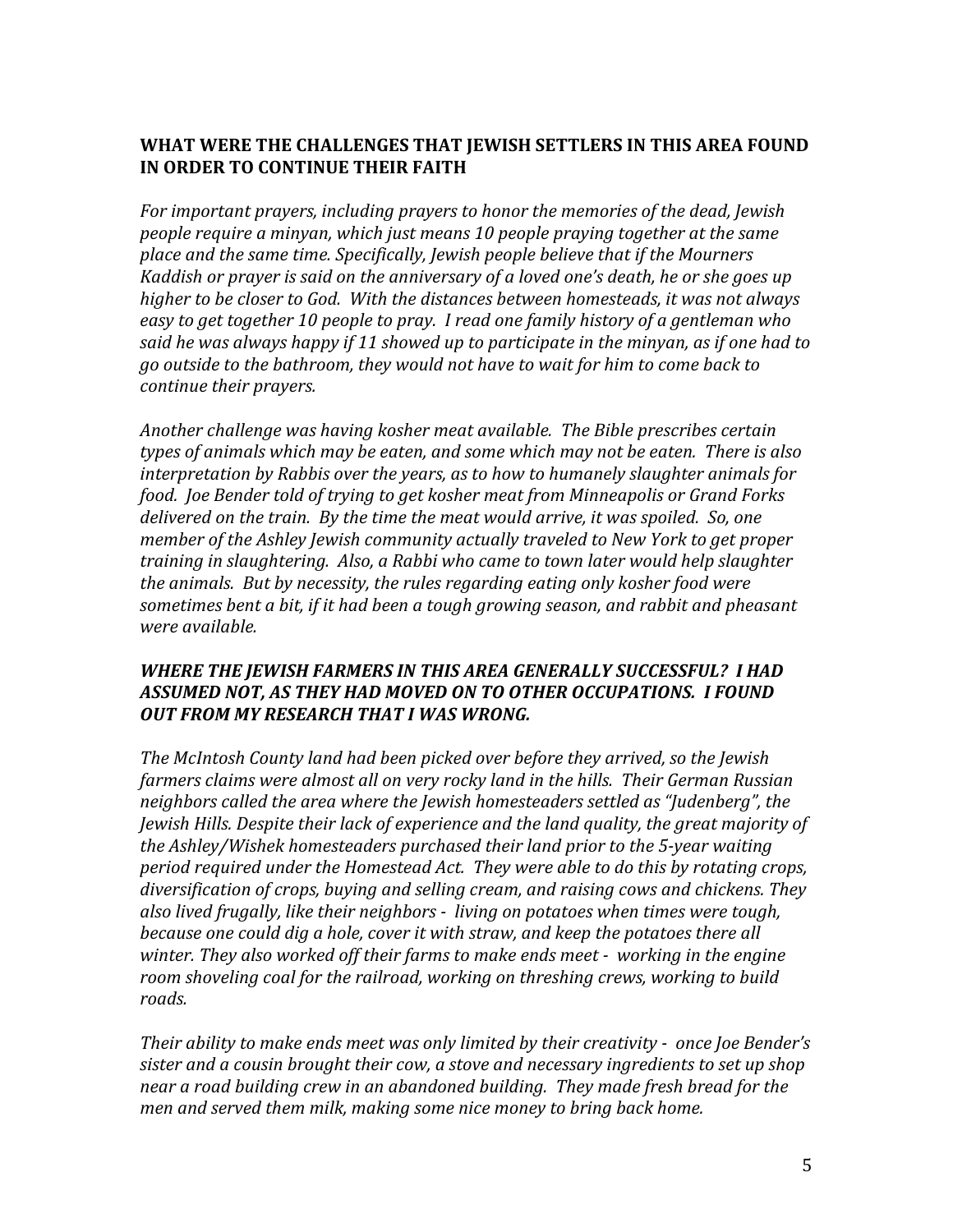*In 1907, the Grand Forks Herald , in an article entitled "Jews take to the farm ‐ Colony in Ashley, ND prospering at Beginning of Third Year", provided*

*The Jewish colony which was started near Ashley, ND in September 1905 is prospering wonderfully. They are proving daily that the Jews make as good farmers as students, vindicating that they are willing workers, and many of them would have long been "tillers of the soil" had they but had the opportunity.* 

*The Ashley newspaper in 1913 expressed the common view of the citizens of the town toward their Jewish neighbors:*

*Since history began, the Jew has been the middleman and the lender of money ‐ reason for this is found in the law of other countries forbidding him ownership of real estate. In the US today, this is changing and the Jew is going to the land in ever increasing numbers. Statistics on file with the North Dakota Development league at Grand Forks show that there are now 7500 Jewish families on farms in the US, with 37,000 Jews engaged in agriculture. On the land the Jew is proving competent and making for himself a place of importance in the agricultural life of the country.* 

## **WHAT WAS THE REALTIONSHIP LIKE BETWEEN THE JEWS AND THE NON‐ JEWS IN MCINTOSH COUNTY?**

**I learned what a wonderful bond the homesteaders, Jew and non‐Jew, had with each other in their neighboring sod houses. There was a feeling that they were all in this together, and it was not unusual for them to socialize together or do favors for each other.** 

*When my Grandfather Joe Bender's sister got married in Ashley in 1909, the wedding was held outside, all the neighbors were invited, Jew and non‐Jew, my great‐ grandfather Kiva made wine, my great grandmother and other family and friends made spongecakes and cookies, the food and drink was all gone within an hour, but everyone danced until dawn – even after the paid musicians went home, the groom (my late – great uncle Joe Miller, who later owned the general store in Hillsview, SD) picked up his violin, someone got a washboard, and they all continued celebrating together.*

*My grandfather, Joe Bender told of a story regarding a German‐Russian homesteader named Mattias Kopp, who was not Jewish. Each time Joe would ride to town in Ashley* on his horse, he would go past Mr. Kopp's farm. One year he saw that Mr. Kopp had not *planted his field. Joe went to his home and asked him why this was. Mr. Kopp with tears in his eyes, said his horses had all gotten sick. Joe told his Dad about it that evening, and his Dad said they should try to all help the Kopps together. Joe rode his horse that night to many Jewish homesteads and asked them to show up the next morning at Kopps farm. When Joe arrived before dawn at the Kopp farm, with his team of horses, plow and seed, he was the only one there. Then he heard horses hooves*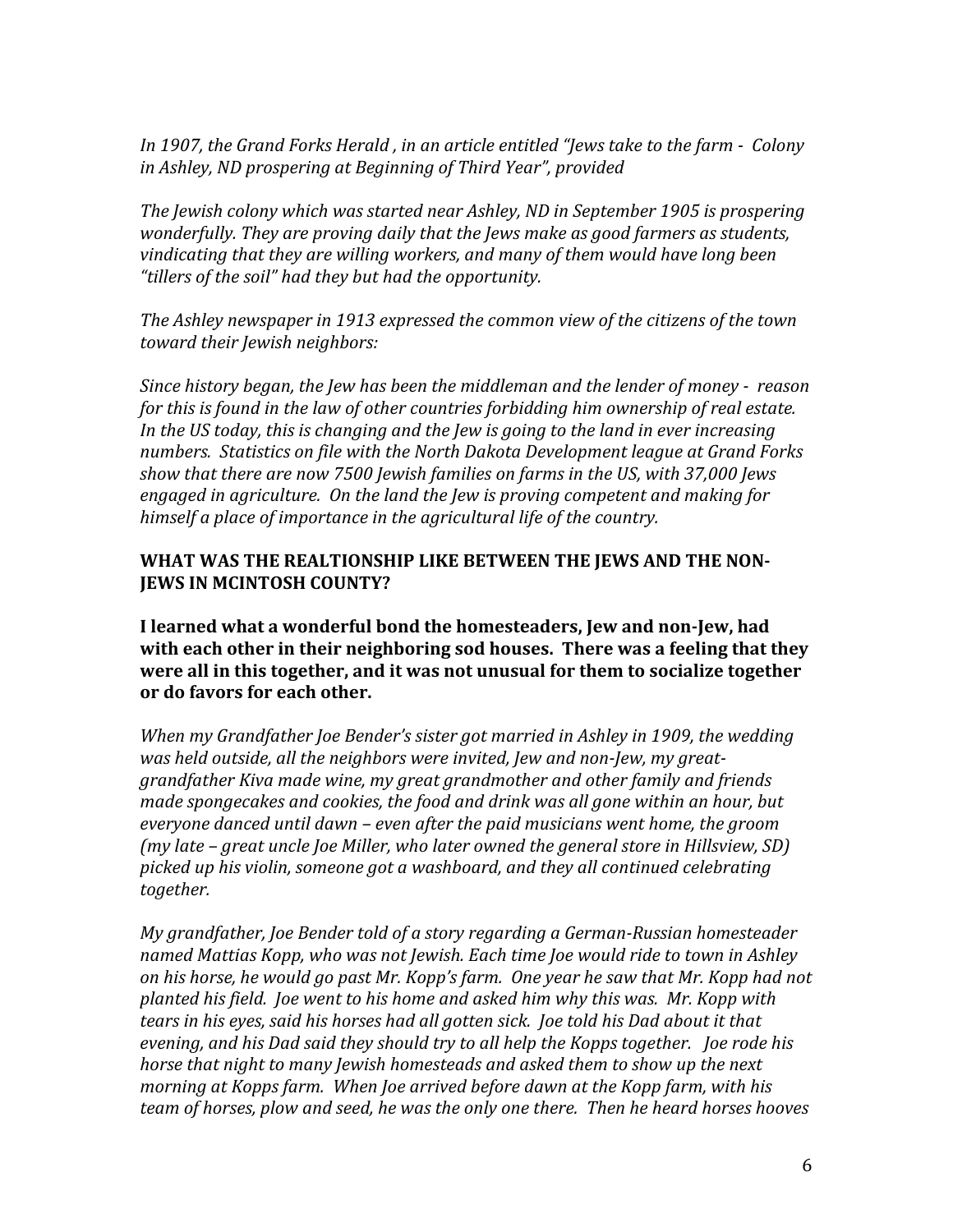*and more horses hooves as the sun started to rise. Thirty Jewish homesteaders with thirty teams of horses and thirty plows had come to help their neighbor. In one day they plowed and seeded the Kopps' acres. Mr. Kopp came out and looked with* disbelief. Why did you do this, he asked. Joe told him, "What we did for you, you would *have done for any of us."*

*The Bender's Uncle Israel Auerbach, owned the general store in Ashley, after he sold his farm. He would sell flour and other staples at cost to the farmers, as it was the compassionate thing to do. When he later had financial difficulties, it was his non‐ Jewish customers who co‐signed notes to the bank, so he could resume his business.*

*The Ashley synagogue was purchased in 1917. It was formerly the Ashley Baptist* church. It was eventually moved to the lot in Ashley where it now sits. The lot was sold *for a low price to the Jewish congregation by Mr. John Wishek, with the understanding that it would revert back to the Wishek family once it was no longer being used as a synagogue. This is the home where the Fey family now live.*

*On the prairie, Jewish and non‐Jewish friends and relatives gathered frequently to talk, play chess, sing songs, and consume endless glasses of hot tea sweetened with lump sugar or vareneya, jam. In good weather, the women walked across the prairie to visit each other, the small children clinging to the mothers' long skirts. In early summer they gathered wild rose petals to make a rose‐amber jelly. Later in the summer, they would go on excursions to pick chokecherries for jelly, using their hairpins to poke the fruit.*

*Joe Bender's sister Sarah and her husband Noah were part of a group that had brought with them from Russia a volume of plays by Anton Checkhov. They rented the Ashley Town Hall and put on the plays with their Jewish troop of actors. A local bank official translated the synopsis of the plays into German and English for the playbill. The performances were sold out.*

*As many people in Ashley could not speak English, Israel Auerbach's wife Sarah served as a go between for the doctor when the women were ready to give birth. Farmers would come to the back door of the Auerbach's house at all hours of the day and night, knock, and Sarah would go with them for the doctor and would stay to translate until the baby was born.* 

# **WHY DID THE JEWISH HOMESTEADERS MOVE OFF THEIR FARMS ‐ this was a question that I didn't know the answer to before performing my research**

*By the late 1920s, few Jewish homesteaders were left in McIntosh County. The reasons are found in the homesteaders' interviews and written family histories. They range from mothers dying in childbirth, or from the Spanish flu, and fathers not being able to care for the farm and the children alone, to parents believing that the climate of the area was too risky to continue providing for their family, to Jewish farmers wanting their children to have easier access to a Jewish education or a future Jewish spouse to*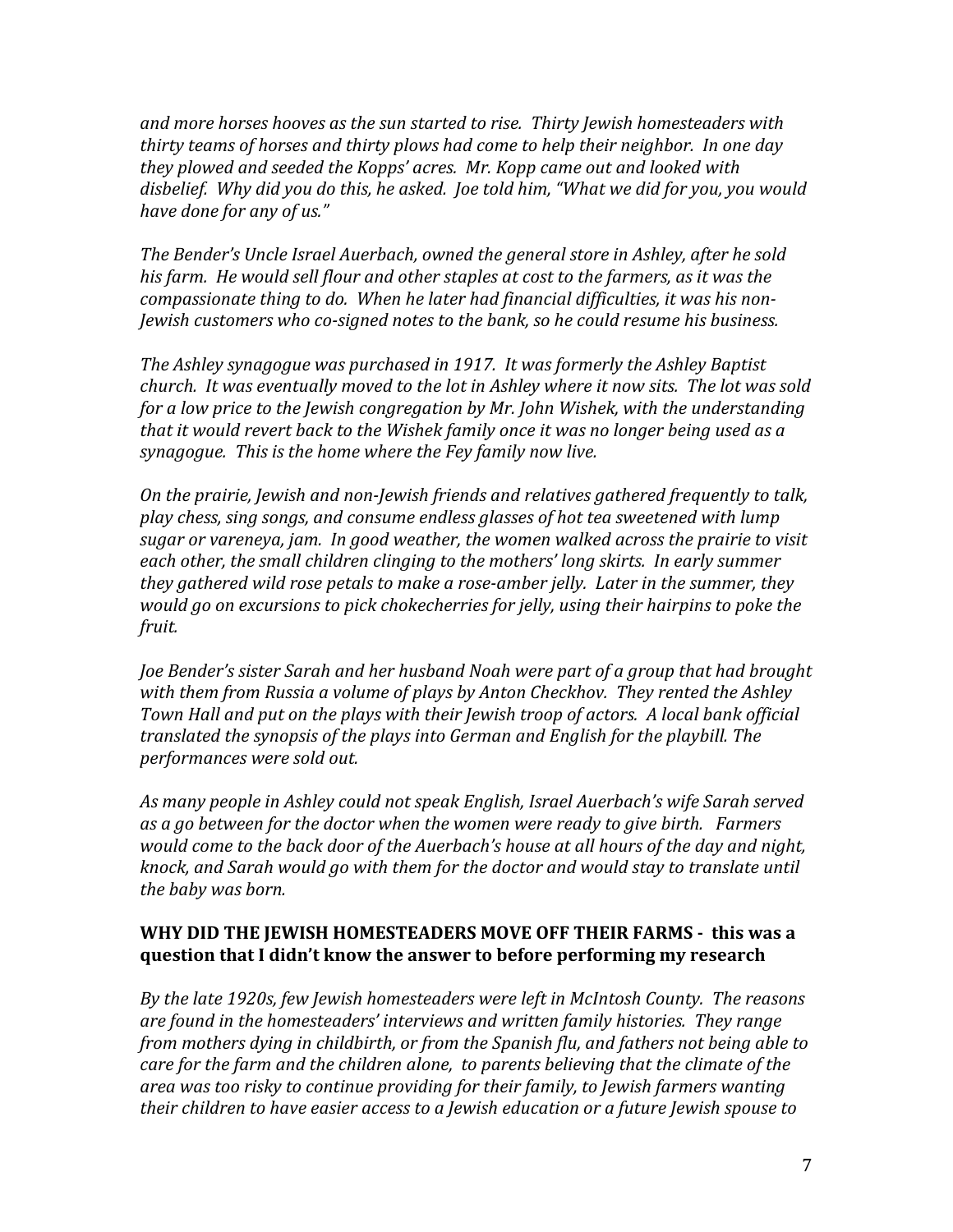*continue the religion, to homesteaders being offered other opportunities in bigger cities or towns, to catastrophic events like prairie fires, tornados and blizzards, to lack of credit at stores, to poor living accommodations, to loneliness, and the Great*  $Depression$  ...

*With the money the Jewish farmers had saved and the money received from selling their land, most of these homesteaders had enough money to settle in villages and town and maintain their independence as business owners. Father William Sherman, who researched many different ethnic groups of North Dakota, once said that in the 1930s it was difficult to find a county in North Dakota that did not have a Jewish* shopkeeper.

*Even after they left the prairie, they continued to appreciate the freedoms and opportunities afforded to them and their children in America. It was possible to be a good American and still maintain one's religious identity, even on the harsh prairie.* 

People used to ask my Grandpa Joe if he loved Russia - his response was always the same – "How could someone love a country that treats it people so … I love America."

# **CONCLUSION**

In North Dakota now, there are believed to be 400 Jews, making up one tenth of one percent of the population (as of 2014). In South Dakota, there are believed to be 250 Jews, making up less than one tenth of one percent of the population. These are the two states with the smallest Jewish population. Wyoming has the third least numbers of Jewish people with around 1200.

The same reasons for this are those that the Ashley/Wishek Jews faced - being far from Jewish education for children, the low odds of finding Jewish spouses to continue the tradition of raising Jewish children, the 10 person requirement for Jewish people to say some prayers, the difficulty getting kosher food, etc.

But I believe that with our present transportation and communication connections, many of the reasons why Jewish people left the Dakotas no longer exist.

For Passover time, Jewish people only eat unleavened bread products, and no flour that has risen, to remember how hastily the Jews were forced to leave the slavery of Egypt on their way to freedom. The special products are easily accessible now, as opposed to years ago. Lincoln and I attend the closest synagogue, in Aberdeen. We were able to drive to Minneapolis this past spring, pick up 10 fellow congregants' requested products at a grocery store and deliver the matzah meal and other Passover food to them before the 8-day Passover holiday. Actually, we met the Premacks, who are the lay leaders for the Aberdeen synagogue one night in Aberdeen at the Kessler's parking lot and transferred the congregation's Passover groceries into their car.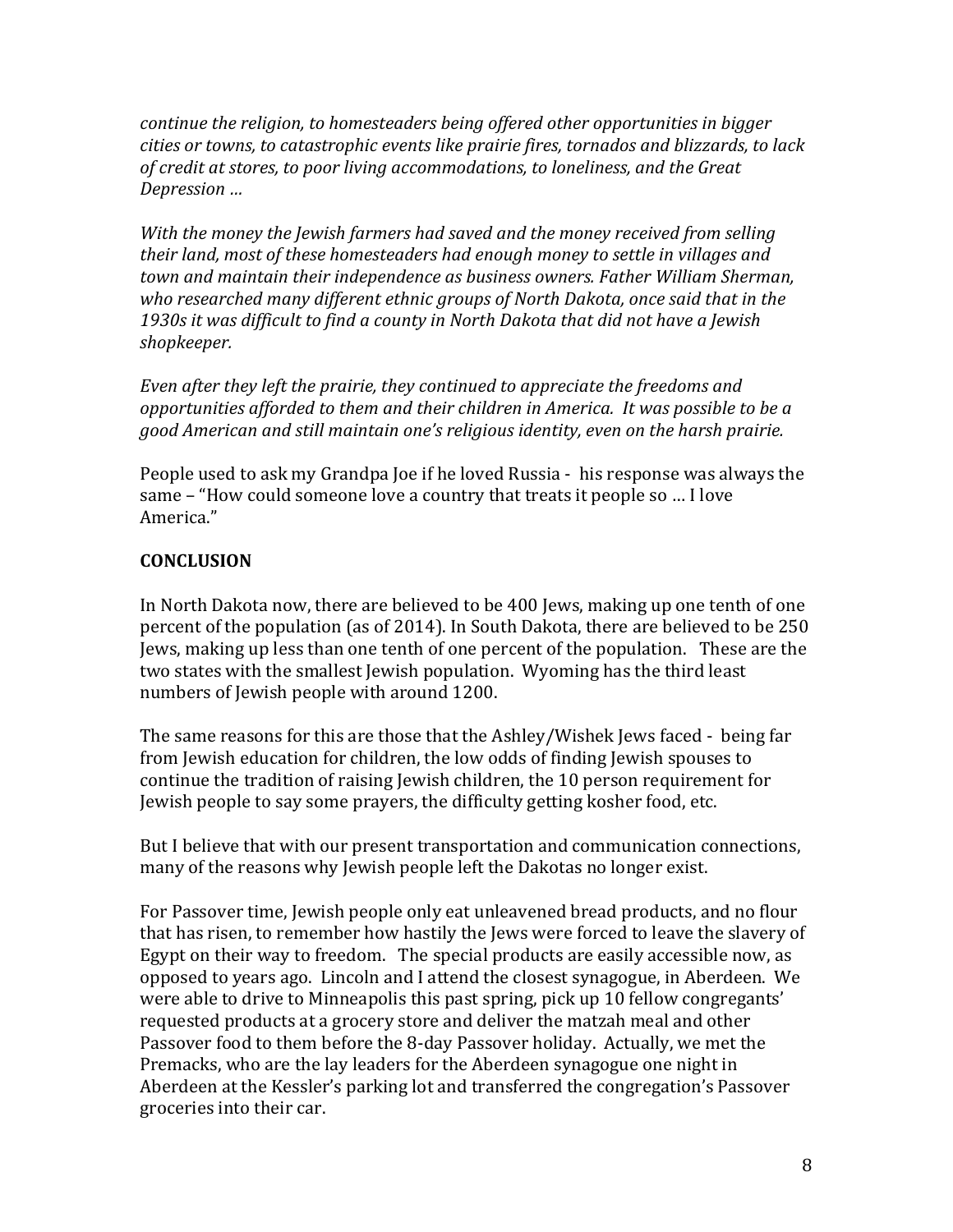When I wanted to order a willow branch and a citron (like a lemon) for Lincoln and I to celebrate the ancient harvest festival of Sukkoth, once we moved to Eureka, I was able to find a company on the internet that would send these, and they arrived in good shape to Eureka.

And if a person really wanted kosher meat, it could now be sent overnight in dry ice to just about anywhere (with cost as the only limiting factor)

**And education of Jewish children far from established Jewish centers and schools, how does that work nowadays?** I will ask my son, Lincoln Bernhard, who is a senior at Eureka High School to tell you a little about that and how our age of technology has helped with this process.

But before he makes his remarks, I would like to conclude by first referring to the fact that my grandparents, Joe and Mary Bender, moved from Ashley to Eureka around 1918. They opened Benders General Store at that time. They would hang a sign in their store window each year that the store was closed for the Jewish High Holidays, just as their Uncle Auerbach had done in Ashley for years. Joe and Mary Bender would then travel to Ashley, Bismarck or Aberdeen, to pray and celebrate with fellow Jews. Not only did my grandparents' customers return when they did, Joe Bender was also elected to the school board, was an alderman and was the mayor of Eureka. The fact that the community supported him in this way is a testament to the fact that this area is one with kind, open-minded people.

Second, briefly, regarding the listing of the Ashley Jewish Homesteaders Cemetery on the National Register -- I had been told it would be unlike any process I had ever attempted before, and those who told me that were correct. It ended up being over 100 pages of descriptions of the property, the statement of the significance of the property, the bibliography, and answers to numerous questions on this very detailed form. After working painstakingly to fill in all the blanks on this form, I sent the form to the Architectural Historian at the ND Historic Preservation Board, expecting her to compliment me on my hard work. Instead, she gave me about 150 comments and questions, and told me I wasn't ready to present the nomination.

In hindsight, I thank her for challenging me to investigate further, as I learned even more in my second round of research. In August of 2015, I was allowed to present the Nomination to the ND Historic Preservation Board, which voted unanimously to recommend the property's listing. In November 2015, the United States Department of the Interior , through the National Parks Service approved the Ashley Jewish Homesteaders Cemetery to be listed on the National Register as a significant historical property. We are working on having a rededication ceremony within the next couple of years at the cemetery, to honor the homesteaders and this recognition of who they were.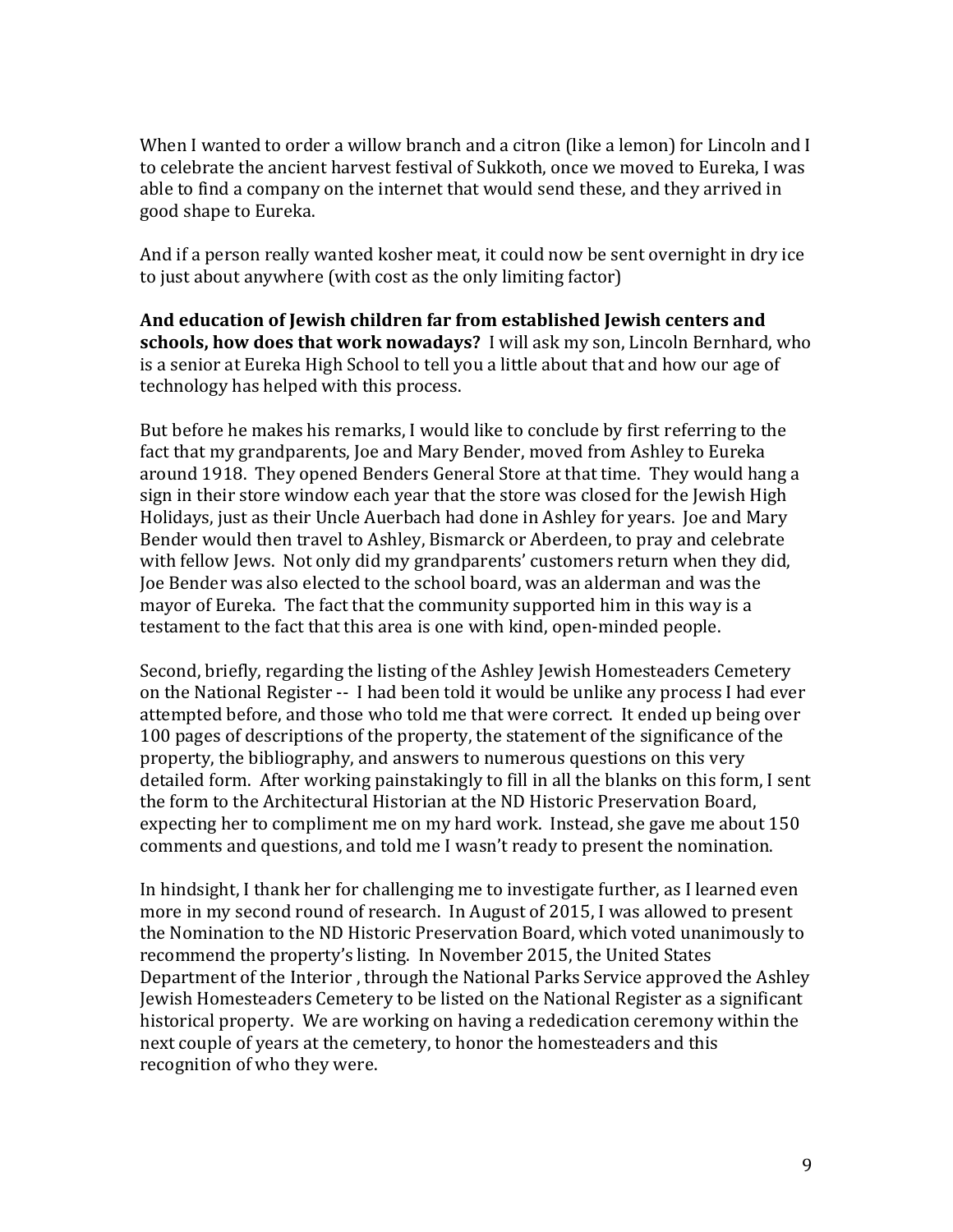#### **Finally, what is the legacy of these Jewish pioneers**

The legacy of these Jewish homesteaders is the family they raised to love America and appreciate America's freedoms and the inspiration they provided to all of us. My Dad, Keva/Kenneth Bender happened to be the first volunteer for the Army in World War II from your neighboring McPherson County, South Dakota in 1940. He enlisted as a private in the infantry after graduating from law school, and ended up leading 200 men onto the beaches of Normandy on D-Day + 1, and receiving a silver star for his gallantry, along with 2 purple hearts and other medals. In addition to my dad, Keva/Kenneth Bender, Descendants of those buried in the Ashley Jewish Homesteaders Cemetery include a number of other World War II decorated heroes - - Larry Schlasinger (KIA, US Army Infantry Intelligence Normandy), Kenneth Schlasinger (US Air Force , bombardier European theater and Africa), and Lionel Greenberg (US Army Air Corps, Germany, POW). Other descendants of the Ashley Jewish Community are evidence of the many choices that a free society provides, and include a Rabbi, a Pulitzer Prize winner, an American Bible Contest Champion, a New York Times Bestselling Author, a medaling World Synchronized Skater, a National Book Award Finalist, a Canadian Screen Award winner, the founder and artistic director of a theater company, a dentist, a playwright, composers, civil rights activists, an airshow pilot, broadcasters, a school superintendent, a member of the United States Foreign Service, a college baseball player, a maker of stained glass windows, a choreographer, business owners, a mayor, alderman and school board member, tennis and racquetball champions, a landscaper, and acclaimed doctors, lawyers, judges, authors, journalists, accountants, psychologists, realtors, teachers, homebuilders, social workers, photographers, advertising and marketing executives, actors, musicians and volunteers for a variety of charitable causes. --

I'm happy to answer any questions once the meeting is over. I will also write your names out phonetically on little cards once the speeches are completed if you wish, and thank you again for giving me the opportunity to speak with you. Now here is my son, Lincoln Bernhard.

-